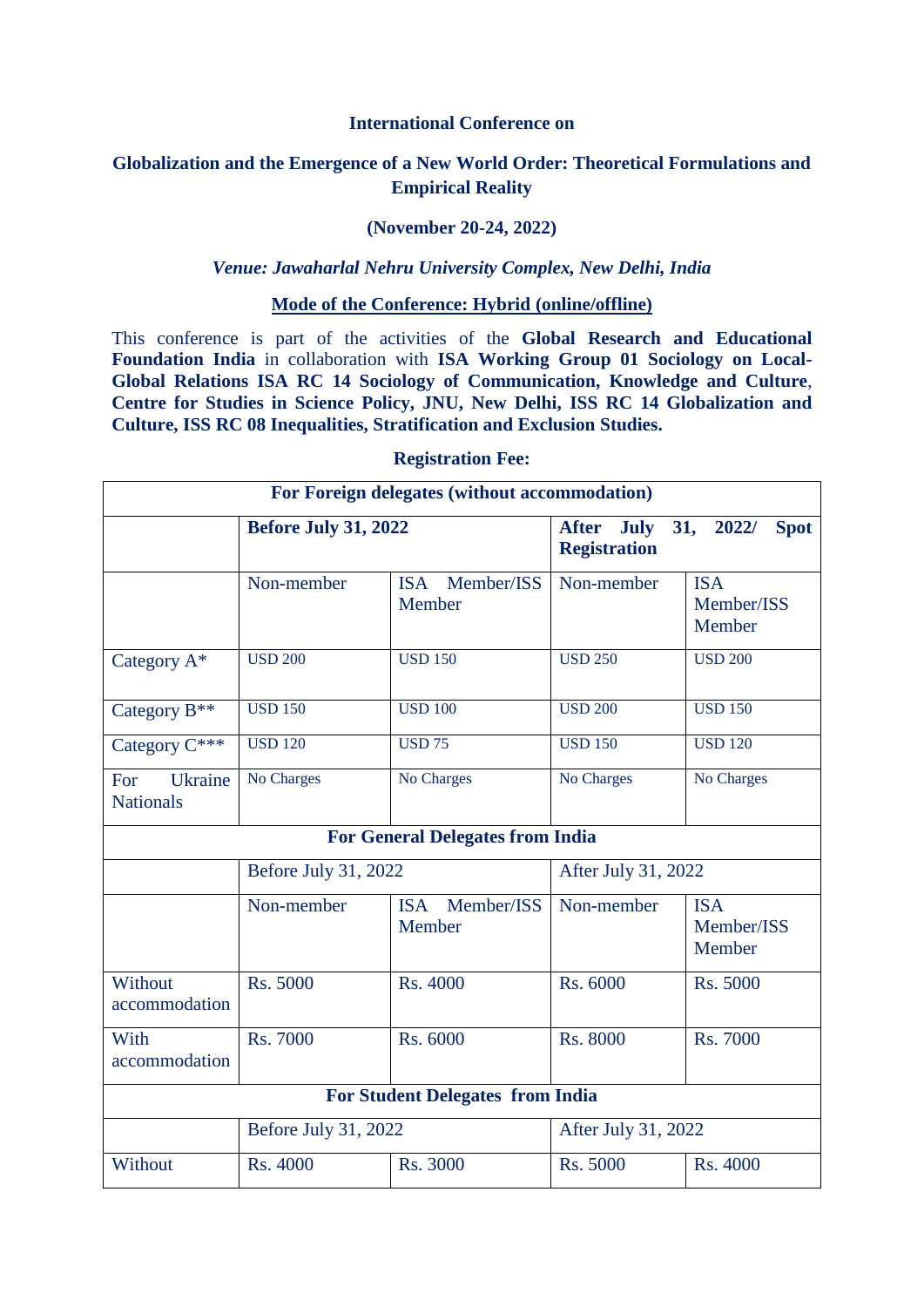| accommodation         |                 |                 |                 |                 |
|-----------------------|-----------------|-----------------|-----------------|-----------------|
| With<br>accommodation | <b>Rs. 6000</b> | <b>Rs. 5000</b> | <b>Rs. 7000</b> | <b>Rs. 6000</b> |

(Registration fees include: conference fees, conference materials, scheduled meals and reception and a copy of conference abstract)

Bank transfer details: Registration Fees be paid through online transactions in favour of "**Global Research and Edu Foundation India**", Account. No. 50200043289227 HDFC Bank, Pallavpuram, Meerut Branch (Branch code: 1462), Meerut INDIA (IFSC Code: HDFC0001462; Swift code:(HDFCINBB)

UPI Payment:  $\bullet$  Pay : mobile no. 9235608187; UPI ID etdryps@okhdfcbank

## **REGISTRATION FORM**

| $a) \text{Age}$                      | b) Sex: |
|--------------------------------------|---------|
| 2. Designation                       |         |
| 3. Institution/Organization          |         |
| .<br>5.                              |         |
| 6. Title of<br>7. Mailing<br>Address |         |

| Mobile<br>N <sub>0</sub>                   |     | Email               |                                  |  |  |  |
|--------------------------------------------|-----|---------------------|----------------------------------|--|--|--|
| <b>8.</b> Accompanying Person(s) (If any): |     |                     |                                  |  |  |  |
| <b>Name</b>                                | Age | <b>Relationship</b> | <b>Fee Enclosed</b><br>(USD/Rs.) |  |  |  |
|                                            |     |                     |                                  |  |  |  |
| <b>9.</b> Details of Fees Paid             |     |                     |                                  |  |  |  |

i. Mode of Payment: Net Banking/Wire Transfer/Net Banking

ii. Amount of Fees paid: Rs.

iii. Bank Name: